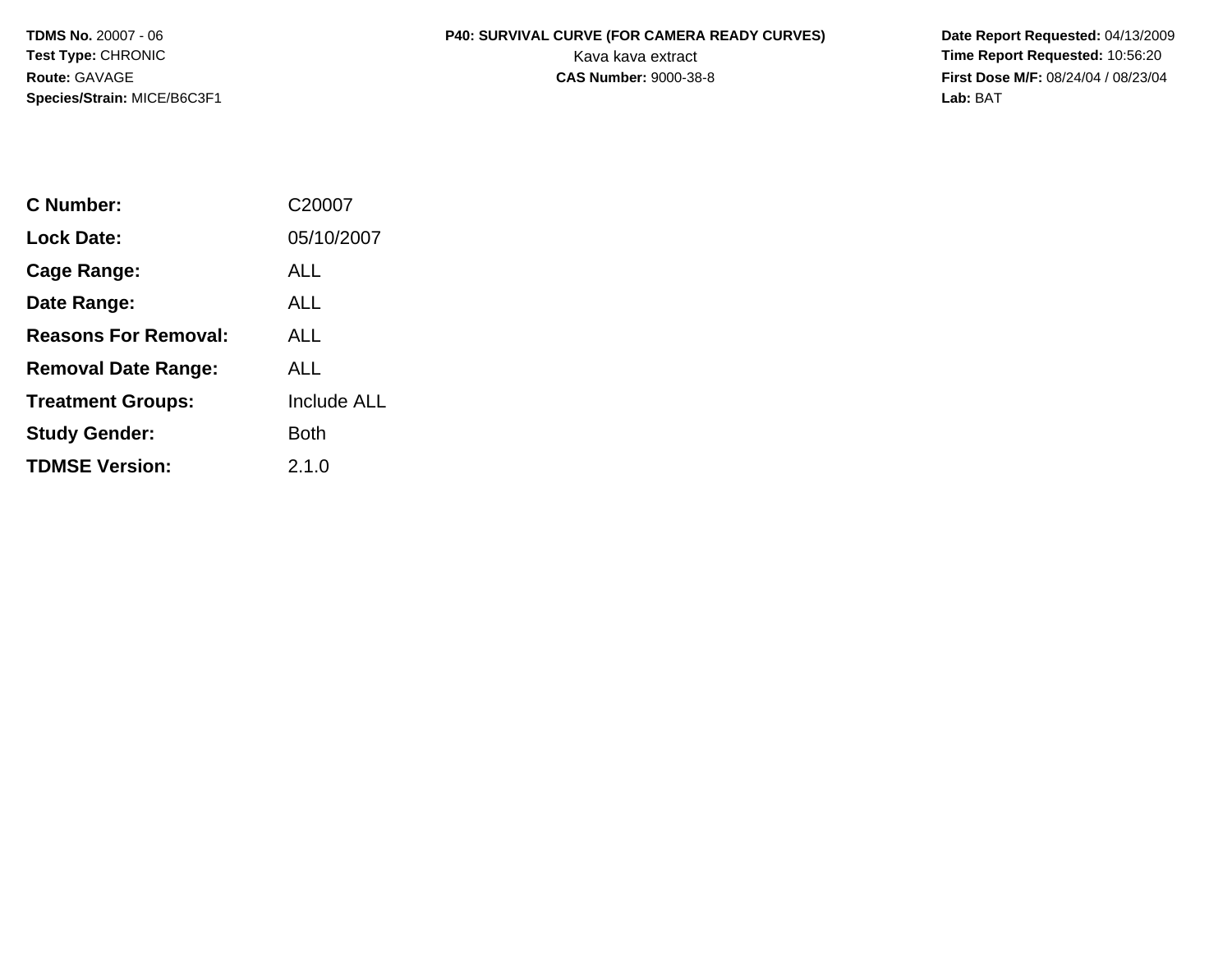**Species/Strain:** MICE/B6C3F1 **Lab:** BAT

## **TDMS No.** 20007 - 06 **P40: SURVIVAL CURVE (FOR CAMERA READY CURVES) Date Report Requested:** 04/13/2009 **Test Type: CHRONIC** CHRONIC CHRONIC CHRONIC CHARGE CHARGE CHARGE CHARGE CHARGE CHARGE CHARGE CHARGE CHARGE CHARGE CHARGE CHARGE CHARGE CHARGE CHARGE CHARGE CHARGE CHARGE CHARGE CHARGE CHARGE CHARGE CHARGE CHARGE CHARGE CH **Route:** GAVAGE **CAS Number:** 9000-38-8 **First Dose M/F:** 08/24/04 / 08/23/04